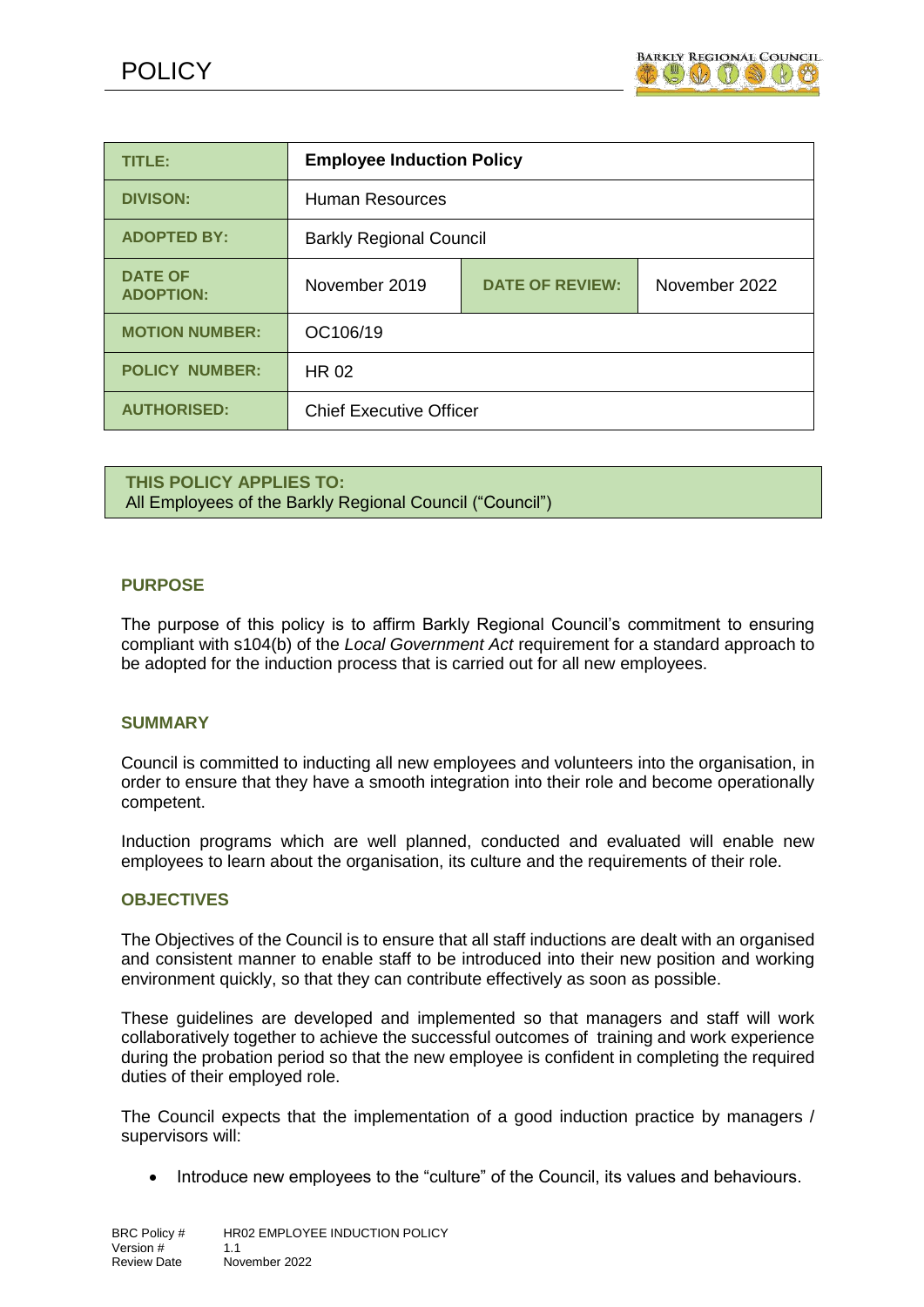

- Enable new employee to settle into the organisation quickly and become productive and efficient members of staff within a short period of time.
- Assist in reducing staff turnover, lateness, absenteeism and poor performance generally.
- Assist in developing a management style where the emphasis is on leadership.
- Demonstrates that Council as an employer values its people.
- Ensure that employees operate in a safe working environment.
- Will reduce costs associated with repeated recruitment, training and lost production.

#### **BACKGROUND**

The Induction checklists are a very useful way to ensure that information is communicated to new employees when they are likely to be most receptive. It avoids overloading employees with information during the first week whilst ensuring that all areas are covered.

Managers/supervisors should ensure that these matters have been properly understood whilst the checklist is being completed. It is recommended that this is in the form of a weekly chat with the new employee. Arrangements should also be made for the new employee to visit any relevant departments in which they may have regular contact in the course of their duties.

At the end of the induction process, the induction checklist should be signed by the relevant parties and forwarded onto the Human Resources department to be placed on the new employees personnel file.

## **FIRST DAY OF EMPLOYMENT**

Preparations should be made for the arrival of the new employee well in advance, for example, arrangements should be made (if required) to provide internet access, work email access, computer system, work space, Uniforms, PPE, etc. Colleagues should be briefed on the new employee's arrival, and if possible one of the new employee's colleagues should be nominated as a workplace "buddy" to ensure that he/she has every assistance in settling into the organisation.

It is important to introduce the new employee to their workplace and colleagues at the earliest opportunity. An introductory talk will be appropriate while the new employee is receiving a tour of the workplace and the new employee has the opportunity to meet their designated workplace buddy.

The workplace buddy should aim to make the new employee feel welcomed and assist with their transition into the Councils workplace. The buddy may also impart professional and practical experience to the new employee as part of the induction process.

#### **INDUCTION LEVELS**

Induction into the position for which the new employee has been employed is an essential part of the induction process and complements the probation process. Activities carried out during the induction may be used by line managers to document an individual's performance during the probationary period.

Once the induction process is fully completed, the new employee will be able to: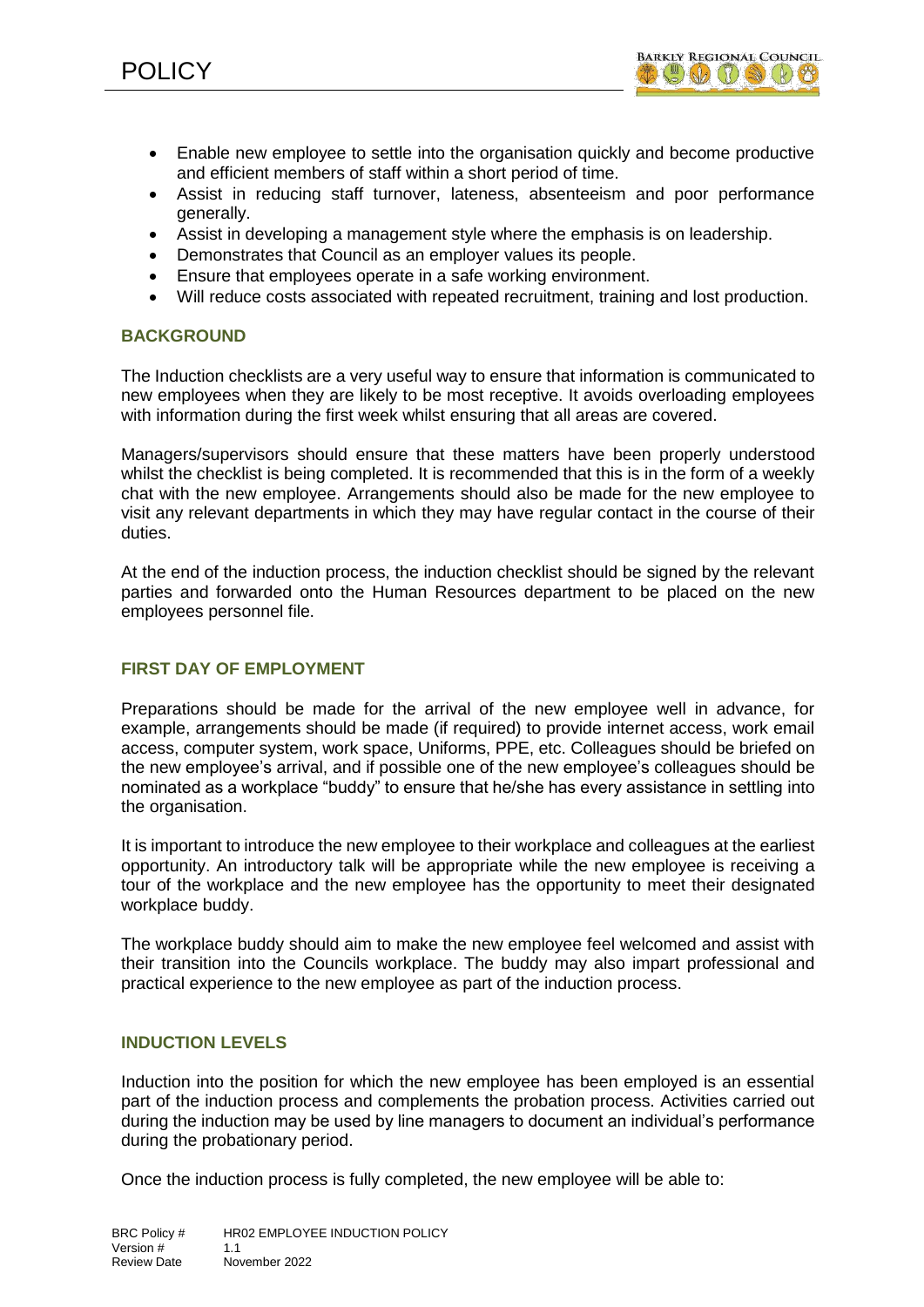

- Consolidate their understanding of the duties and responsibilities of their role;
- Understand the expectations of them in the form of standards, objectives and work set with their line manager;
- Acknowledge and understand the organisations Policies relating to their employment;
- Understand how their work performance will be monitored (including probation and performance review processes);
- Discover the information and support that is available to them, including mentoring and key contacts.

Due to the diversity of the Councils employees, there are a number of induction levels that new employee may attend. Below is a guide of the recommendations of the required inductions for the allocated positions within the organisation.

| <b>Position</b>                            | Corporate | Community | Department |
|--------------------------------------------|-----------|-----------|------------|
| Director / Senior Management               |           |           |            |
| Area Manager / Team Leader                 |           |           |            |
| Coordinator / Administration               |           |           |            |
| Indigenous Environmental Health Worker     |           |           |            |
| <b>ESO</b>                                 |           |           |            |
| Municipal, Aged Care, Sport & Rec Officers |           |           |            |
| Night Patrol Team Leaders / Officers       |           |           |            |

# **CORPORATE**

For best practice, the corporate induction is completed at the Administration Office, Peko Road Tennant Creek. This detailed induction specifies the Councils expectations that are required from the new employee during their employment with the organisation.

This induction is the first point of contact for communicating the organisations policies, procedures and practices relating to the daily requirements of the employee's employment.

## **COMMUNITY**

The Community induction activities relate to the cultural awareness and responsibilities whilst on any community within the Barkly Region. During the induction the new employees will be provided with all relevant information of the particular community and the expectations of the employee as a Council representative when associating with the community stakeholders.

#### **DEPARTMENT**

The specific activities within the department induction will be dependent on the demands of the role and the skills and knowledge that the individuals brings with them. The department induction can be tailor made by the line manager to ensure that the new employee has the ability to adapt into the work environment efficiently and effectively.

As a duty of care, the new employee will also receive a site safety induction, to protect them from risks to their health and safety arising from the work being carried out in the work environment.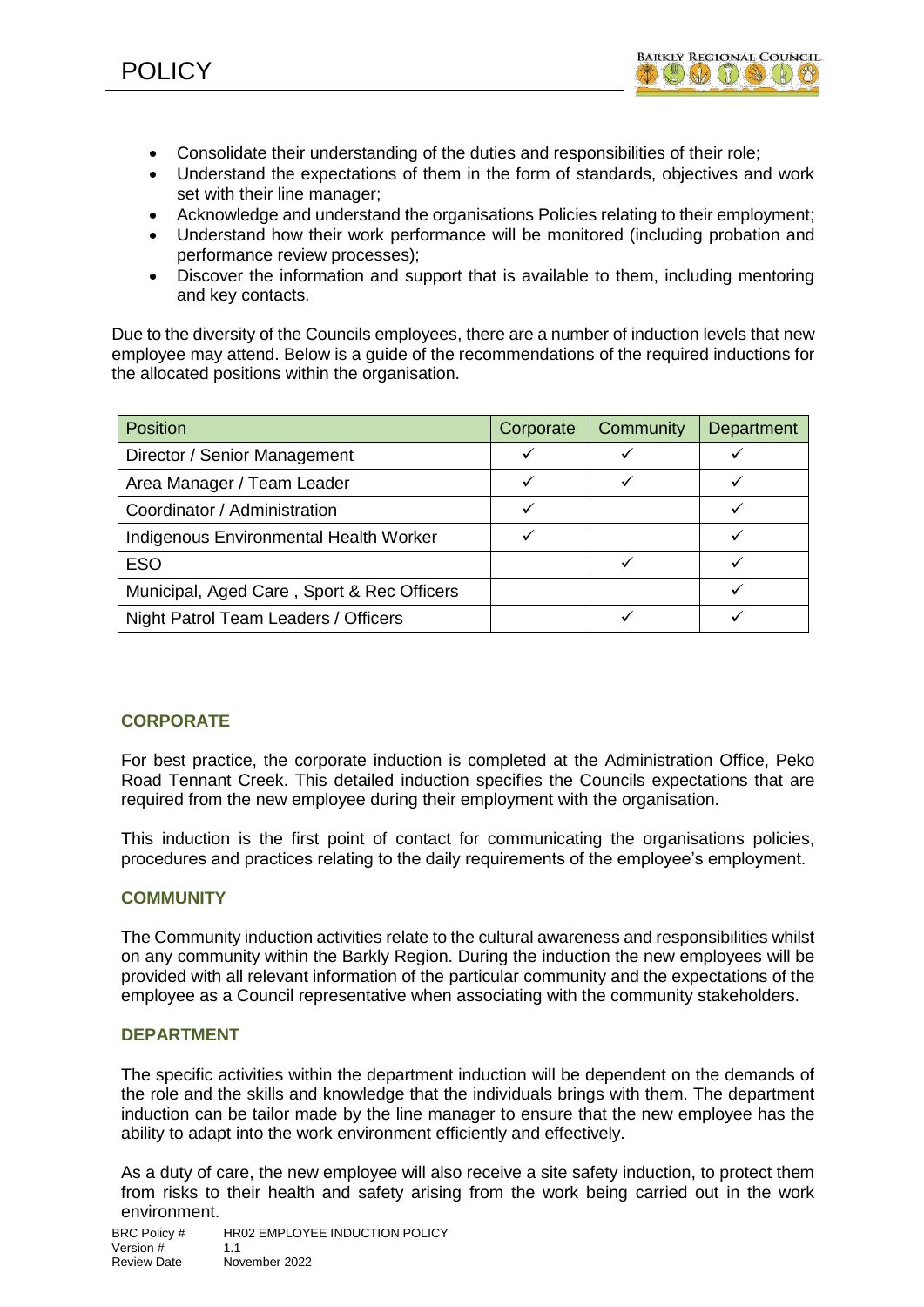## **RESPONSIBILITIES**

There is a shared responsibility between individuals and line managers for the development of staff at the Council, and this begins with ensuring that all new employees receive an appropriate induction.

All new employees will be expected to be proactive and take ownership of their own induction, which will form the initial stage of their learning and development. Employees can expect support from their "buddy" and line managers who will both deliver a range of induction activities.

## **Chief Executive Officer**

- Provide a new Director with an organisational/directorate induction;
- Complete the induction paperwork/checklists and submit it to the Human Resources department for filing;
- Ensure that all employees complete the induction process.

## **Human Resources Department**

- An induction Policy procedure is developed and maintained to support and enhance Council's objectives and requirements;
- All line managers are given support and guidance in regards to the induction policy and procedures;
- During the Corporate induction, ensure that the new employee is familiar with all procedures that relate to the new employee and their role;
- Complete the Corporate induction paperwork/checklists;
- File all induction paperwork on the new employees personnel file.

#### **Director**

- Provide a program induction to the new area managers:
- Complete the induction paperwork/checklists and submit it to the Human Resources department for filing;
- All line managers are given support and guidance in regards to the induction policy and procedures;
- Complete the induction paperwork/checklists and submit it to the Human Resources department for filing.

## **Area Manager**

- Liaise with the relevant Local Authority Member to provide a cultural awareness session and community tour with the new employee;
- Provide a Community Safety induction to the new employee;
- Ensure that the new employee is familiar with all community procedures that relate to the new employee and their role;
- Ensuring that new employees complete the Community Induction;
- Complete the induction paperwork/checklists and submit it to the Human Resources department for filing.